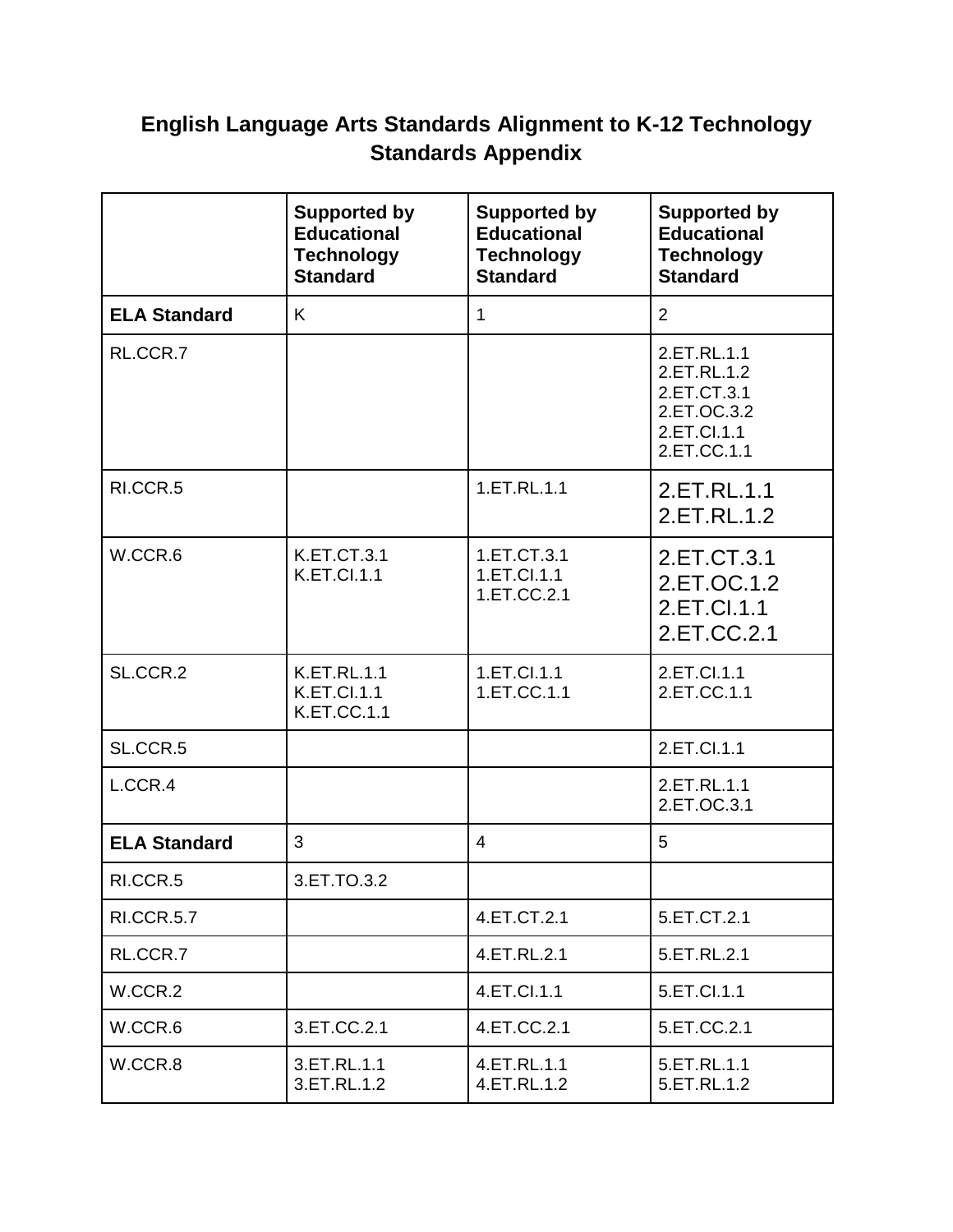| SL.CCR.2            | 3.ET.RL.2.1                               | 4.ET.RL.2.1                                                                            | 5.ET.RL.2.1                                              |
|---------------------|-------------------------------------------|----------------------------------------------------------------------------------------|----------------------------------------------------------|
| SL.CCR.3            |                                           | 4.ET.RL.2.1                                                                            | 5.ET.RL.2.1                                              |
| SL.CCR.5            | 3.ET.Cl.1.1                               | 4.ET.Cl.1.1                                                                            | 5.ET.CI.1.1                                              |
| L.CCR.4             | 3.ET.RL.1.1                               | 4.ET.RL.1.1                                                                            | 5.ET.RL.1.1                                              |
| <b>ELA Standard</b> | 6                                         | $\overline{7}$                                                                         | 8                                                        |
| RL.CCR.7            | 6.ET.CC.2.1                               | 7.ET.Cl.1.1                                                                            |                                                          |
| RI.CCR.5            | 6.ET.Cl.1.1                               |                                                                                        |                                                          |
| RI.CCR.7            | 6.ET.CT.3.1<br>6.ET.OC.3.4                | 7.ET.CC.1.1                                                                            | 8.ET.Cl.1.1<br>8.ET.CT.3.1                               |
| RH.CCR.7            | 6.ET.Cl.1.1                               | 7.ET.Cl.1.1                                                                            | 8.ET.Cl.1.1<br>8.ET.OC.3.4                               |
| RST.CCR.7           |                                           |                                                                                        |                                                          |
| RST.CCR.9           | 6.ET.Cl.1.1                               | 7.ET.Cl.1.1                                                                            | 8.ET.Cl.1.1                                              |
| W.CCR.2             | 6.ET.OC.3.5                               | 7.ET.OC.3.5                                                                            | 8.ET.CC.1.1<br>8.ET.OC.3.5                               |
| W.CCR.6             | 6.ET.RL.2.1<br>6.ET.OC.3.5                | 7.ET.CC.1.1<br>7.ET.CC.2.1<br>7.ET.RL.1.1<br>7.ET.RL.2.1<br>7.ET.DC.1.1<br>7.ET.OC.3.4 | 8.ET.CC.1.1<br>8.ET.CC.2.1<br>8.ET.RL.2.1<br>8.ET.OC.3.4 |
| W.CCR.8             | 6.ET.RL.1.1                               | 7.ET.RL.1.1<br>7.ET.RL.1.2                                                             | 8.ET.RL.1.1                                              |
| WHST.CCR.2          | 6.ET.Cl.1.1<br>6.ET.OC.3.4<br>6.ET.OC.3.5 | 7.ET.Cl.1.1<br>7.ET.OC.3.4<br>7.ET.OC.3.4                                              | 8.ET.Cl.1.1<br>8.ET.OC.3.4<br>8.ET.OC.3.4                |
| WHST.CCR.6          | 6.ET.Cl.1.1<br>6.ET.OC.3.4                | 7.ET.Cl.1.1<br>7.ET.OC.3.4                                                             | 8.ET.Cl.1.1<br>8.ET.OC.3.4                               |
| WHST.CCR.8          | 6.ET.RL.1.1<br>6.ET.RL.1.2<br>6.ET.RL.2.1 | 7.ET.RL.1.1<br>7.ET.RL.1.2<br>7.ET.RL.2.1                                              | 8.ET.RL.1.1<br>8.ET.RL.1.2<br>8.ET.RL.1.2<br>8.ET.RL.2.1 |
| SL.CCR.2            | 6.ET.Cl.1.1                               | 7.ET.Cl.1.1                                                                            | 8.ET.Cl.1.1                                              |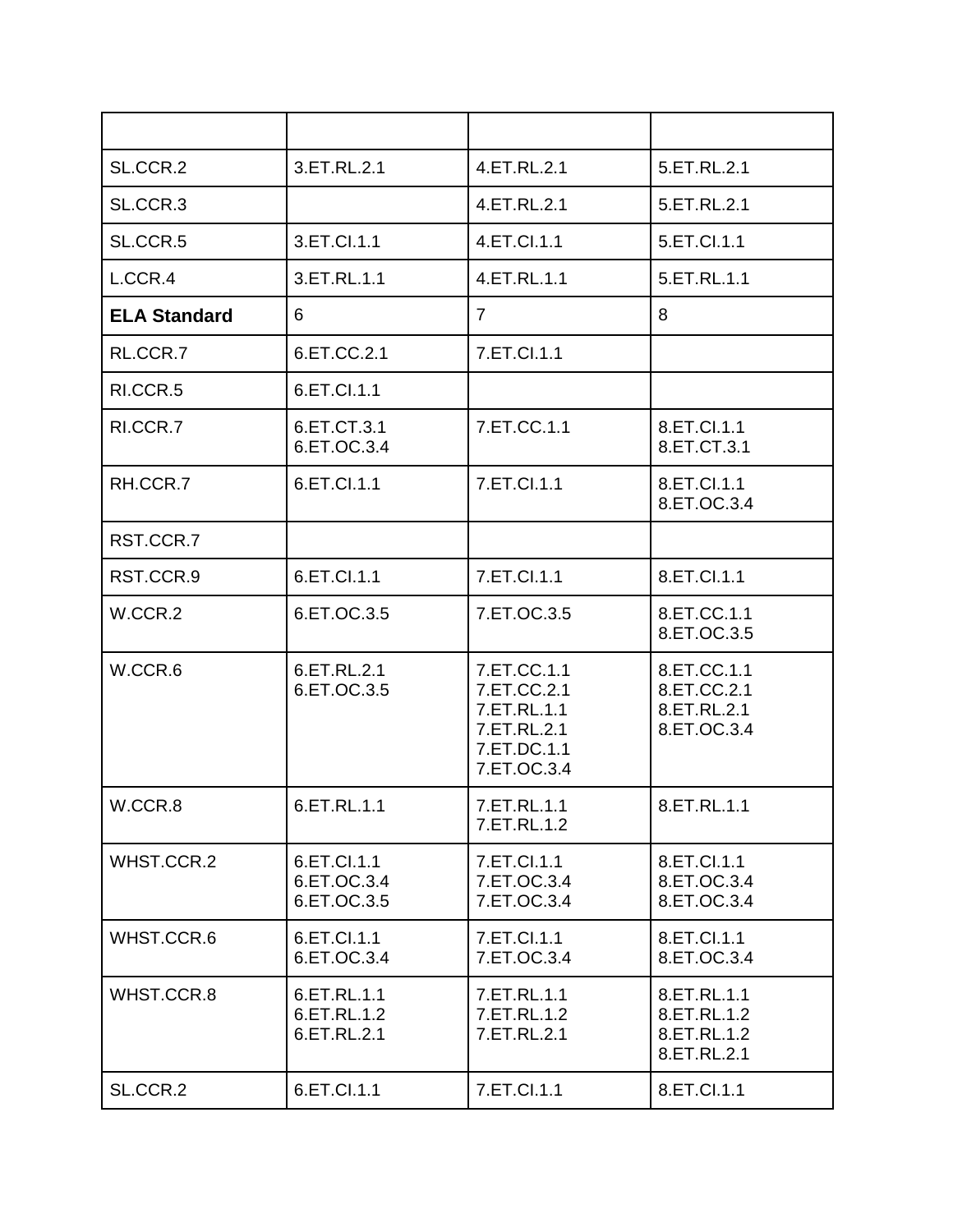| SL.CCR.3                 |                                                                                     |             |             |
|--------------------------|-------------------------------------------------------------------------------------|-------------|-------------|
| SL.CCR.5                 | 6.ET.Cl.1.1                                                                         | 7.ET.Cl.1.1 | 8.ET.Cl.1.1 |
| L.CCR.4                  |                                                                                     |             | 8.ET.OC.3.1 |
| <b>ELA Standard 9-12</b> | <b>Tech Ed 9-12</b><br><b>Standards</b>                                             |             |             |
| RI.11-12.7               | 9-12.ET.CT.2.1 and 9-<br>12.RL.2.1                                                  |             |             |
| RI.9-10.7                | 9-12.ET.CT.3.2                                                                      |             |             |
| RH.11-12.7               | 9-12.ET.RL.2.1                                                                      |             |             |
| RH.9-10.7                | 9-12.ET.CT.2.2                                                                      |             |             |
| RST.11-12.7              | 9-12.ET.CT.2.1                                                                      |             |             |
| $W.11 - 12.2$            | 9-12.ET.RL.1.1                                                                      |             |             |
| W.9-10.2                 | 9-12.ET.RL.1.1                                                                      |             |             |
| $W.11 - 12.6$            | 9-12.ET.CC.1.1 and 2.1                                                              |             |             |
| $W.9-10.6$               | 9-12.ET.CC.1.1 and 2.1                                                              |             |             |
| $W.11 - 12.8$            | 9-12.ET.RL.1.1 and 2.1                                                              |             |             |
| W.9-10.8                 | 9-12.ET.RL.1.1 and 2.1                                                              |             |             |
| WHST.11-12.2             | 9-12.ET.CT.3.2 and 9-<br>12.ET.TO.3.4                                               |             |             |
| WHST.9-10.2              | 9-12.ET.CT.3.2 and 9-<br>12.ET.TO.3.4                                               |             |             |
| WHST.11-12.6             | 9-12.ET.CT.3.2 and 9-<br>12.ET.TO.3.4 and 9-<br>12.ET.CC.2.1 and 9-<br>12.ET.Cl.1.3 |             |             |
| WHST.9-10.6              | 9-12.ET.CT.3.2 and 9-<br>12.ET.TO.3.4 and 9-<br>12.ET.CC.2.1                        |             |             |
| WHST.11-12.8             | 9-12.ET.RL.1.1 and 2.1                                                              |             |             |
| WHST.9-10.8              | 9-12.ET.RL.1.1 and 2.1                                                              |             |             |
| SL.11-12.2               | 9-12.ET.RL.2.1 and 9-<br>12.CT.2.1                                                  |             |             |